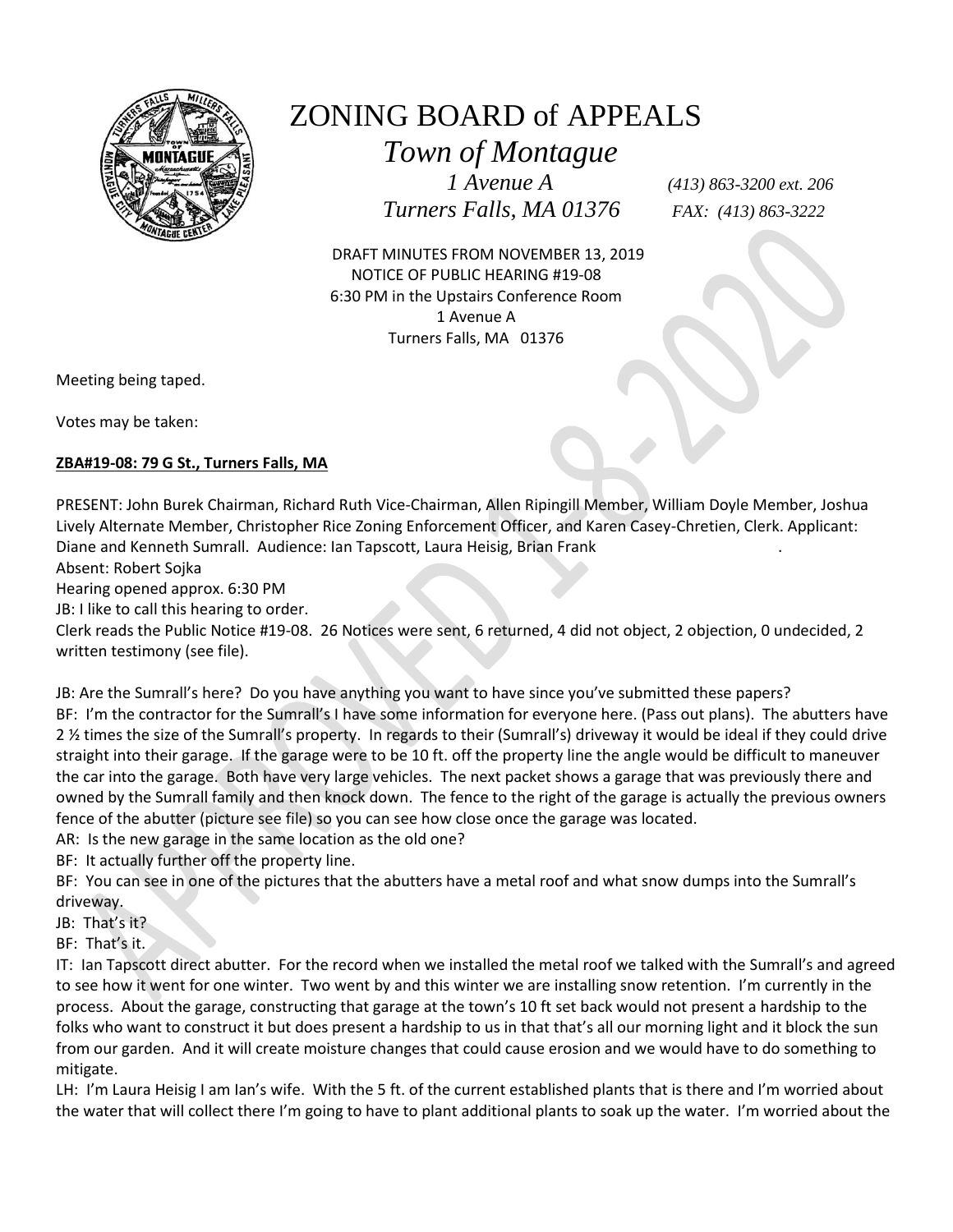sunlight with them. Their lot is higher and we are going to have to mitigate the water as a result of them being higher. The town has an ordinance of 10 ft. and I just request that we be granted the 10 ft. that we are allotted.

AR: Your garage is that 5 ft. from the property line?

IT: It's 5 ft from the rear property line and it's more then 10 ft. from the side property line.

LH: The rear set back is fine. It lines up with the rest of the structures going down the path. It the abutting of our property that I have a problem with.

JB: So which lot is yours 75?

IT & LH: We are 83.

JB: Can't you move your garden to the other side?

IT: We only have two windows on that side of the house and one is all our light and we won't get any more light until 2:00 - 3:00 in the afternoon.

DS: Your morning light is already being blocked by your garage.

JB: We can't do anything about the light. Can the lot be shaped to not cause them any problem with the water?

KS: It's already back at the garage is pretty flat. Between the houses our house is higher but the driveway has a ridge.

IT: I would like to address the Board directly. Our basement has water (?) driveway also that's not the topic of discussion. One more point I want to make (?) bylaws 5.4 Accessory Structure (?) determent to property in the vicinity. We are saying this will cause determent to the property in the vicinity.

JB: In the Notice it doesn't refer to 5.4 talks about 5.5.2(b). You have to make sure you're in the right zoning.

CR: If I could address the Board. Mr. Rice reads from the by-law Section 5.5.3.

AR: If you didn't get the 5 ft setback would you still build it?

KS: It's a tough decision to make. We would have hard time to turn in and the bay wouldn't be in line with the driveway.

RR: The roofing material is?

BF: Asphalt.

RR: Are you opposed to having a gutter put on that side? If you put a gutter on there and diverted the water to the back part of the building it's flat and that would solve you water mitigation problem correct?

(?) No.

RR: And to address your water problem in the basement everyone in Turners has water in their basements.

KS: We planed to put gutters on the garage.

RR: So if they divert their water and you have shrubby on that side doesn't that pretty much solve that problem?

LH: Those plants require sun light during the day.

RR: Doesn't the sun go over the tops of your buildings and down the other side? Raising in the east and sets in the west?

So it's not like you're never going to get sun.

LH: I understand what you're saying but it's the reduction of it this 20 ft. structure is going to reduce it.

IT: (?) if the water profile changes they will be affected.

AR: If they built a garage with a 10 ft. setback it would have no effect on you. So moving it 5 or 10 ft. away from the property is not going to have an effect on you. Since the sun goes east to west the shadow will always be on their property. You're always going to have sun.

JB: Is 5 ft. going to make that much difference?

LH: Yes.

JB: How?

LH: From what we just said.

JB: Does anyone have anything new to say?

LH: In closing I'm not opposed to the 5 ft. setback in the rear I'm just requesting that we be granted the 10 ft. setback on the side lot line.

DS: The reason I'm requesting the 5 ft. set back is that both my husband and I have big vehicles. I have an Expedition and my husband has F350. I want to be able to pull straight in and straight out with both vehicles. I don't want to have to drive around my house to get both vehicles into a garage.

JB: As you drive in your driveway you're going to have to turn a little bit.

DS: I'm trying to turn as little as possible.